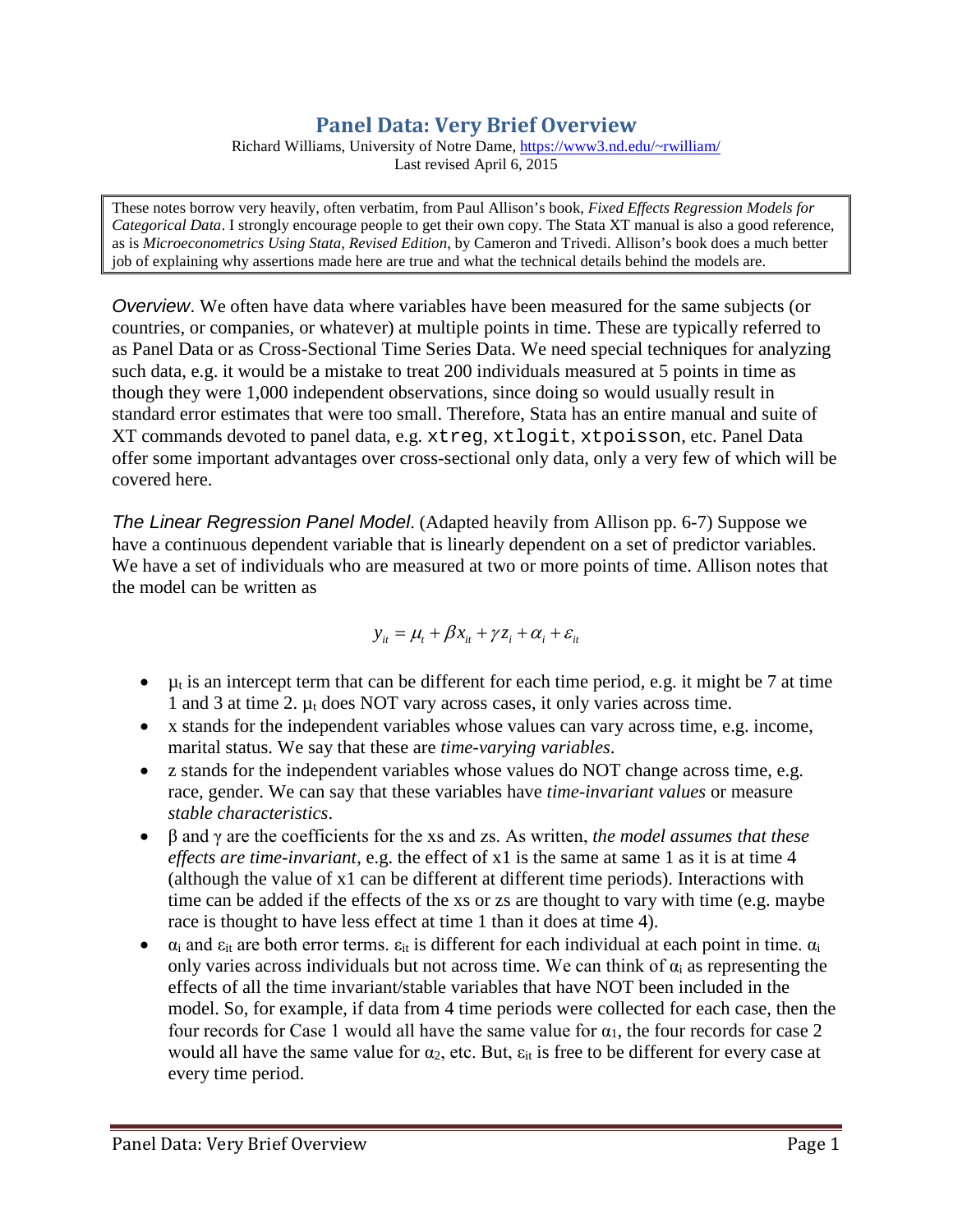- The assumptions we make about  $\alpha_i$  help to determine what kind of panel model we should estimate. Remember that in the past, we have said that error terms should be uncorrelated with the explanatory variables in the model. This assumption might be violated if, say, relevant variables have been omitted from the model. If we believe that  $\alpha_i$ is correlated with the xs (the time-varying explanatory variables) then we can estimate what is known as a *fixed effects model*.
	- o The fixed effects method controls for time-invariant variables that have not been measured but that affect y. For example, it could control for the effect of race if information on race was not available in the data set.
	- o However, while the effects of time-invariant variables (measured or unmeasured) can be controlled for, their effects cannot actually be estimated, i.e. we cannot estimate the γs for the model.
- If, on the other hand,  $\alpha_i$  is uncorrelated with the xs (e.g. because no time-invariant variables are omitted, or because the variables that are omitted are not correlated with the variables that are in the model) then a *random effects model* can provide unbiased estimates of both the βs and the γs, and will generally have lower standard errors than a fixed effects model.

*Fixed Effects Models*. In experimental research, unmeasured differences between subjects are often controlled for via random assignment to treatment and control groups. Hence, even if a variable like Socio-Economic Status is not explicitly measured, because of random assignment, we can be reasonably confident that the effects of SES are approximately equal for all groups. Of course, random assignment is usually not possible with most survey research. If we want to control for the effect of a variable, we must explicitly measure it. If we don't measure it, we can't control for it. In practice, there will almost certainly be some variables we have failed to measure (or have measured poorly), so our models will likely suffer from some degree of omitted variable bias.

Allison notes, however, that when we have panel data (the same subjects measured at two or more points in time) another alternative presents itself: we can use the subjects as their own controls. With panel data we can control for stable characteristics (i.e. characteristics that do not change across time) whether they are measured or not. These include such things as sex, race, and ethnicity, as well as more difficult to measure variables such as intelligence, parents' childrearing practices, and genetic makeup. The idea is that, whatever effect these variables have at one point in time, they will have the same effect at a different point in time because the values of such variables do not change.

We can do this via *fixed effects models.* Such models do not control for time-varying variables, but such variables can be explicitly included in the model, e.g. employment status, income. Also, they do not control for unmeasured stable characteristics whose effects change across time (e.g. the effect of gender on learning might be different at different ages).

Examples (from Allison): Suppose you want to know whether marriage reduced recidivism among chronic offenders. We could compare an individual's arrest rate when he is married with his arrest rate when he is not. The difference in arrest rates between the two periods is an estimate of the marriage effect for that individual. Or, you might see how a child's performance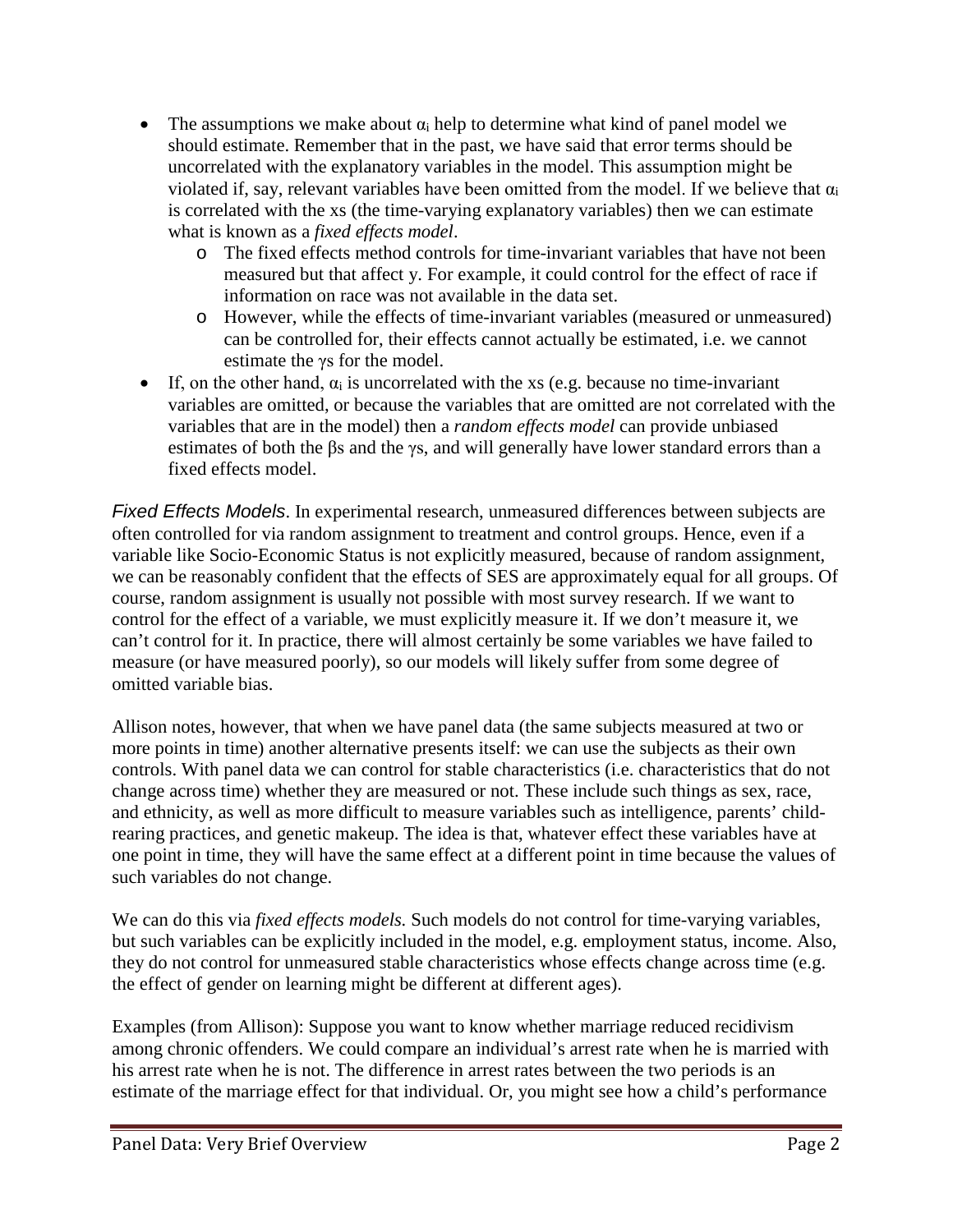in school differs depending on how much time s/he spends playing video games. So, you could compare how the child does when not spending much time on video games versus when s/he does.

*Estimation of fixed effects models when*  $T = 2$ . As Allison notes (p. 7) it is especially easy to see how and why fixed effects models work in the 2 period case  $(T = 2)$ . The equations for the two periods can be written as

$$
y_{i1} = \mu_1 + \beta x_{i1} + \gamma z_i + \alpha_i + \varepsilon_{i1}
$$
  

$$
y_{i2} = \mu_2 + \beta x_{i2} + \gamma z_i + \alpha_i + \varepsilon_{i2}
$$

If we subtract the first equation form the second, we get

$$
y_{i2} - y_{i1} = (\mu_2 - \mu_1) + \beta (x_{i2} - x_{i1}) + (\gamma z_i - \gamma z_i) + (\alpha_i - \alpha_i) + (\varepsilon_{i2} - \varepsilon_{i1})
$$
  
=  $(\mu_2 - \mu_1) + \beta (x_{i2} - x_{i1}) + (\varepsilon_{i2} - \varepsilon_{i1})$ 

which can be rewritten as

$$
\Delta y_i = \Delta \mu + \beta \Delta x_i + \Delta \varepsilon_i
$$

where  $\Delta$  indicates a difference score. Note that both  $\alpha_i$  (which represents the effects of all the time invariant/stable variables that have NOT been included in the model) and  $z_i$  (the time invariant variables that have been included) have been differenced out. *We therefore no longer have to worry about the effects of omitted time-invariant variables.* We can do this because, whatever effect the time invariant variables have, it is the same at both time 1 and time 2. At the same time, we can't estimate the effects of the time invariant variables (the γs) even when those variables are measured.

In practice, you can do this via something like

The differencing approach doesn't work when there are more than 2 periods. Instead you can use one of the other methods described below.

*Estimation of fixed effects models when T >= 2*. Fixed effects models control for, or partial out, the effects of time-invariant variables with time-invariant effects. This is true whether the variable is explicitly measured or not. Exactly how it does so varies by the statistical technique being used.

In the case of quantitative dependent variables analyzed in linear regression models, a commonly used approach is *Demeaning variables*. The within-subject means for each variable (both the Xs and the Y) are subtracted from the observed values of the variables. Hence, within each subject, the demeaned variables all have a mean of zero. For time-invariant variables, e.g. gender, the

gen ydif = y2 – y1 gen  $x$ dif =  $x2 - x1$ reg ydif xdif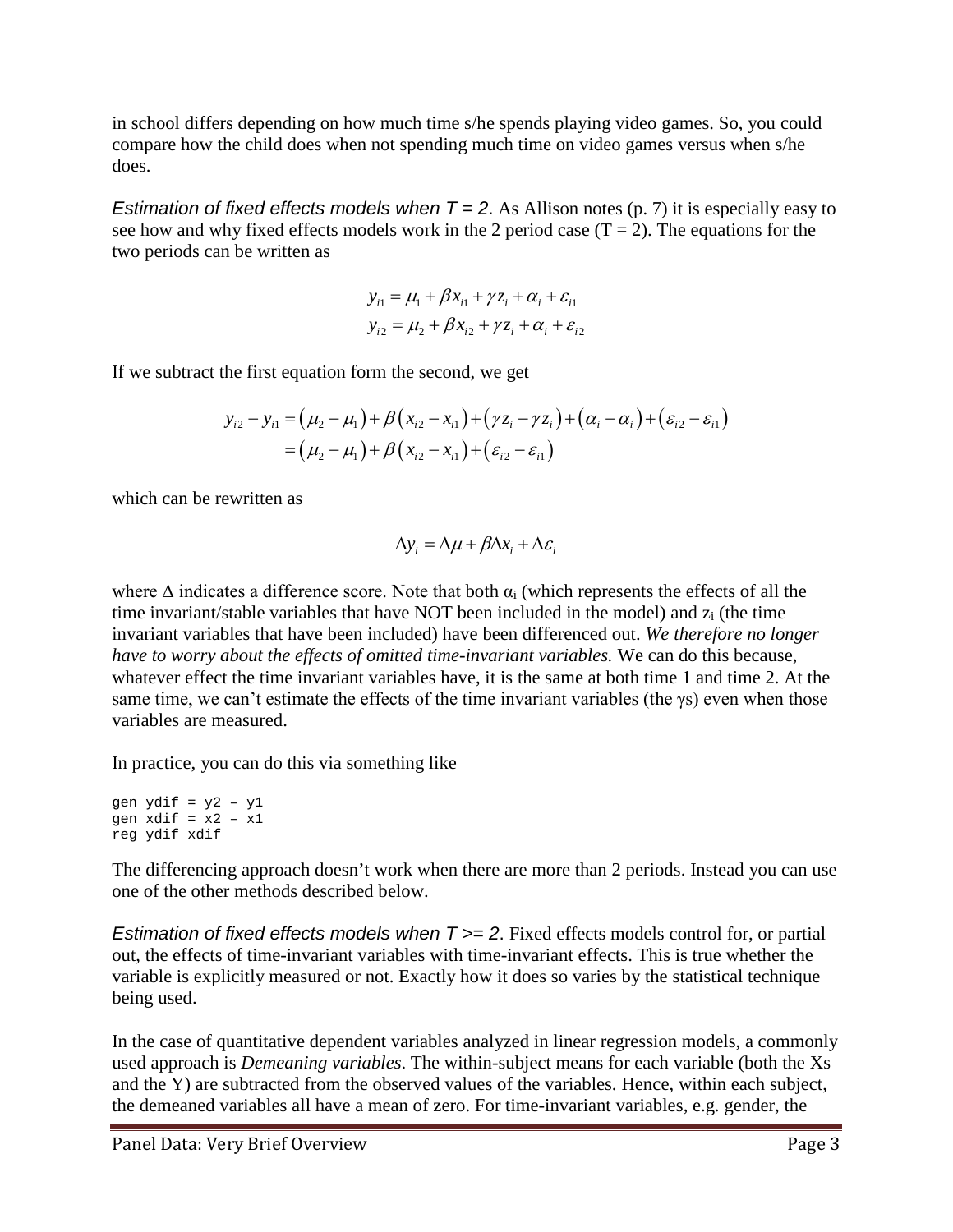demeaned variables will have a value of 0 for every case, and since they are constants they will drop out of any further analysis. This basically gets rid of all between-subject variability (which may be contaminated by omitted variable bias) and leaves only the within-subject variability to analyze. This method works for quantitative variables in linear regression models but does not work for things like logistic regression. This is the procedure used by Stata's xtreg command. Methods used for other types of statistical problems (e.g. logistic regression, count models) include *Unconditional Maximum Likelihood* (UML) and *Conditional Maximum Likelihood*. The example below illustrates the demeaning approach while Appendix B illustrates UML.

*Fixed Effects Example*. Allison (starting on p. 7 of his book) gives an example using the National Longitudinal Survey of Youth. This subset of the data set has 581 teenage girls who were interviewed in 1990, 1992, and 1994. The numbers at the ends of some variable names reflect the time period the variable refers to  $(90 = 1990, 92 = 1992, 94 = 1994)$ . Variables without numbers in the names do not vary across time. Variables used in this example include

- id is the subject id number and is the same across each wave of the survey
- antitive is Antisocial behavior (scale ranges from 0 to 6)
- self<sub>t</sub> Self esteem (scale ranges from 6 to 24)
- pov<sub>t</sub> coded 1 if family is in poverty, 0 otherwise
- black is coded 1 if the child is black, 0 otherwise
- hispanic is coded 1 if the child is Hispanic, 0 otherwise
- childage is child's age in 1990
- married is coded 1 if the child's mother was currently married in 1990, 0 otherwise
- gender is coded 1 if the child is female, 0 if male
- momage is the mother's age at birth of child
- momwork is coded 1 if the mother was employed in 1990, 0 otherwsie

In this example, we are first interested in examining how antisocial behavior is affected by self esteem, poverty and the year the data were collected in. The data are currently in wide format, e.g. there is one record per case, and the time varying variables have names like anti90, anti92, anti94. The data needs to be restructured into long format first, i.e. there is one record for each case for each time period. Appendix A describes in more detail how to set up the data.

```
. set more off
. use https://www3.nd.edu/~rwilliam/statafiles/nlsy.dta, clear
. des anti* self* pov*
           storage display value<br>type format label
variable name type format label variable label
--------------------------------------------------------------------------------------
--------------------------------------------------------------
anti90 byte $8.0g child antisocial behavior in 1990<br>anti92 byte $8.0g child antisocial behavior in 1992
anti92 byte %8.0g child antisocial behavior in 1992
anti94 byte %8.0g child antisocial behavior in 1994
self90 byte %8.0g child self-esteem in 1990
pov90 byte %8.0g family poverty status in 1990
[some output deleted]
```

```
. gen id=_n
```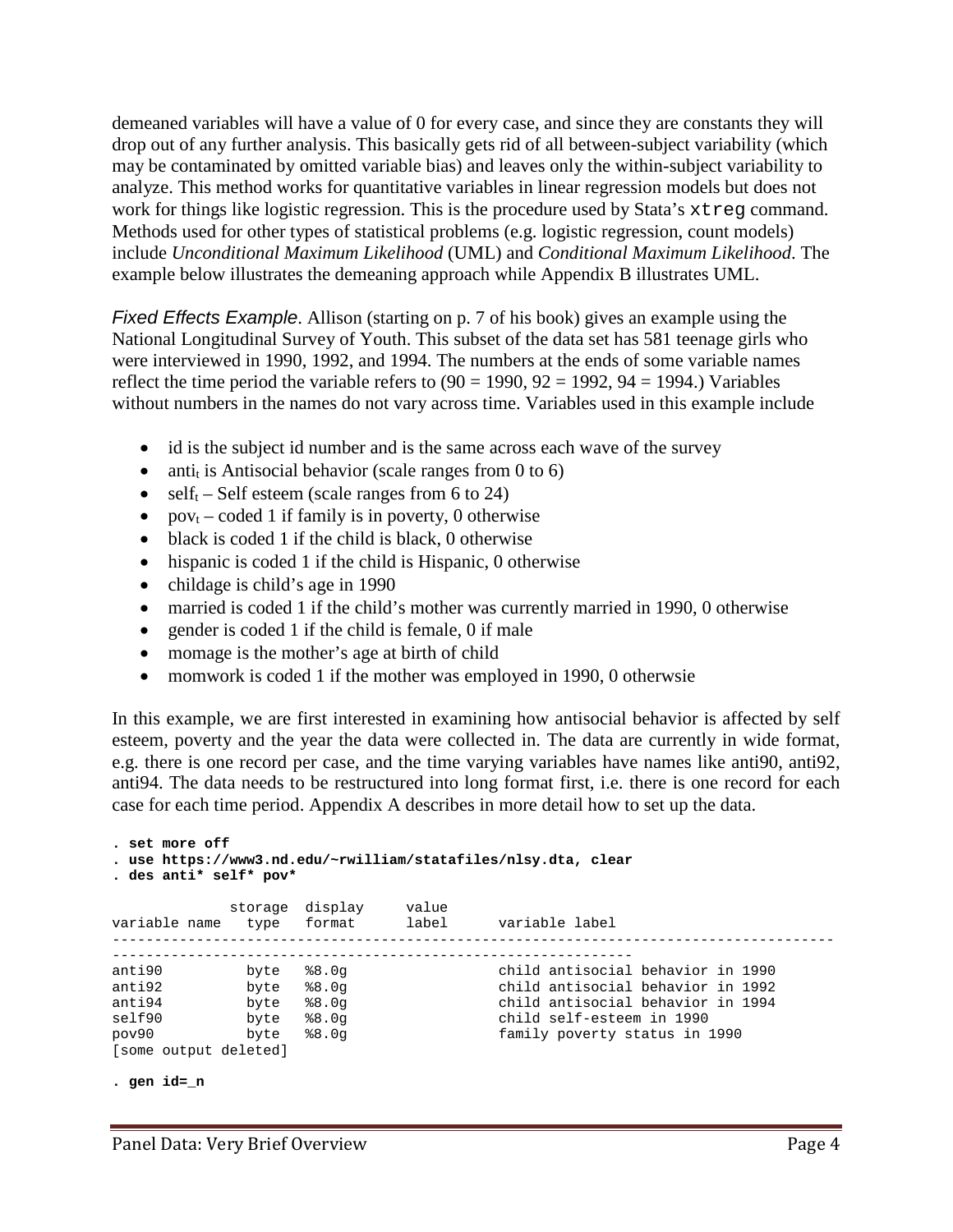**. reshape long anti pov self, i(id) j(year)** (note: j = 90 92 94)

| Data                                    |                                                                                                            | wide -> long          |      |  |
|-----------------------------------------|------------------------------------------------------------------------------------------------------------|-----------------------|------|--|
| Number of obs.                          |                                                                                                            | $581 - 5$ 1743        |      |  |
| Number of variables                     |                                                                                                            | $17 - \rightarrow 12$ |      |  |
| j variable (3 values)<br>xij variables: |                                                                                                            | $\rightarrow$         | year |  |
|                                         | anti90 anti92 anti94 $\rightarrow$ anti                                                                    |                       |      |  |
|                                         | $pov90 pov92 pov94 \rightarrow pov9$                                                                       |                       |      |  |
|                                         | $self90$ $self92$ $self94$ $\rightarrow$ $self$                                                            |                       |      |  |
| . xtset id year                         | panel variable: id (strongly balanced)<br>time variable: year, 90 to 94, but with gaps<br>1 unit<br>delta: |                       |      |  |

If the xtreg command did not exist, we could estimate a fixed effects model by using OLS regression with the demeaning approach. We compute the mean of each variable for each case, subtract the mean from the original variable, and then run a regression on the demeaned variables. So, for example, if the three values of anti for case 1 were 2, 4, and 6, the mean of anti for case 1 would be 4, and the demeaned values of anti would then be -2, 0, and 2. The following code shows how to do this:

| . egen antix = mean(anti), by(id)<br>. egen selfx = $mean(self)$ , by $(id)$<br>eqen povx = mean(pov), by(id)<br>. gen antidif = anti - antix<br>. gen selfdif = self - selfx<br>. gen povdif = $pov - povx$<br>. reg antidif selfdif povdif i.year |                                                     |                              |                        |       |                                                                                                              |                      |  |  |  |  |  |
|-----------------------------------------------------------------------------------------------------------------------------------------------------------------------------------------------------------------------------------------------------|-----------------------------------------------------|------------------------------|------------------------|-------|--------------------------------------------------------------------------------------------------------------|----------------------|--|--|--|--|--|
| Source                                                                                                                                                                                                                                              | SS S                                                | df                           | ΜS                     |       | Number of $obs = 1743$                                                                                       |                      |  |  |  |  |  |
| Model<br>Residual                                                                                                                                                                                                                                   | 39.4344602 4 9.85861505<br>1151.2322 1738 .66238907 |                              |                        |       | $F(4, 1738) = 14.88$<br>$Prob > F$ = 0.0000<br>$R$ -squared = $0.0331$<br>Adj R-squared = $0.0309$           |                      |  |  |  |  |  |
| Total                                                                                                                                                                                                                                               | 1190.66666 1742 .683505547                          |                              |                        |       | Root MSE                                                                                                     | $= .81387$           |  |  |  |  |  |
| antidif                                                                                                                                                                                                                                             |                                                     | Coef. Std. Err. $t$ P> $ t $ |                        |       | [95% Conf. Interval]                                                                                         |                      |  |  |  |  |  |
| selfdif<br>povdif                                                                                                                                                                                                                                   |                                                     |                              |                        |       | $-.0551514$ $.0085918$ $-6.42$ 0.000 $-.0720027$ $-.0383001$<br>$.1124749$ $.0762469$ $1.48$ 0.140 -.0370704 | .2620202             |  |  |  |  |  |
| year<br>92<br>94                                                                                                                                                                                                                                    | .0443934.0478199<br>.2107366 .0479944               |                              | $0.93$ $0.353$<br>4.39 | 0.000 | -.0493972<br>.1166037                                                                                        | .1381839<br>.3048694 |  |  |  |  |  |
| cons                                                                                                                                                                                                                                                | $-.0850433$                                         | .0338549                     | $-2.51$ 0.012          |       | -.1514439                                                                                                    | $-.0186428$          |  |  |  |  |  |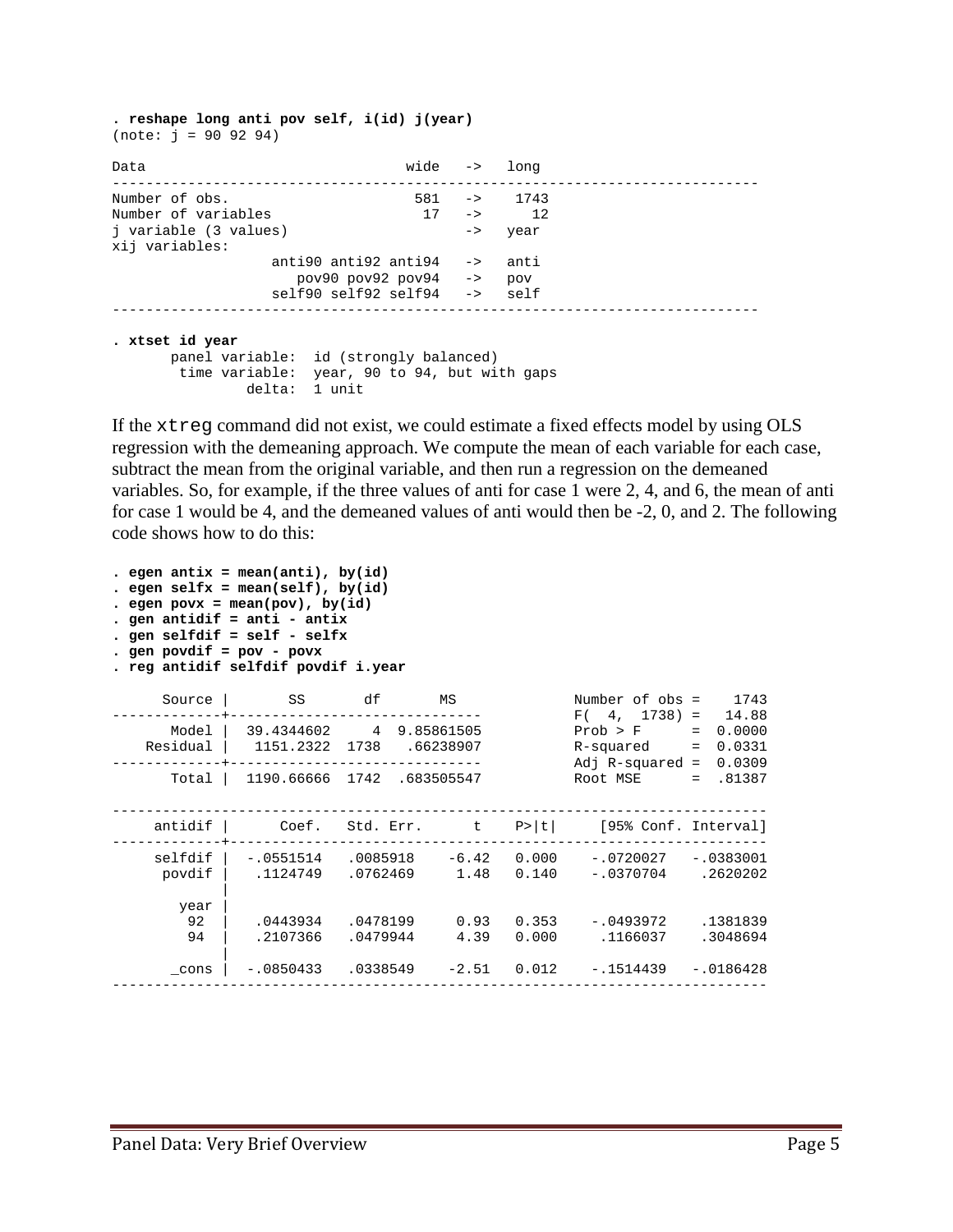*Substantive Explanation & Interpretation*. Before going on, let's think about the logic behind the demeaning approach. After demeaning, all variables for all cases have a mean of 0. That means that all the between-subject variability has been eliminated. All that is left is the within-subject variability. So, with a fixed effects model, we are analyzing what causes individual's values to change across time. Variables whose values do not change (like race or gender) cannot cause changes across time (unless their effects change across time as well). However, whatever effect they have at one time is the same effect that they have at other times, so the effects of such stable characteristics are controlled.

To think of it another way: when describing the effects of variables in a regression model, we have often used phrases like "Suppose we had two otherwise identical individuals where one of them had one more year of education than the other did. How would their expected income values differ?" We have also said things like "Suppose an individual got one more year of education. How would we expect his/her income to change?" Both statements are legitimate interpretations of effects. But fixed effects models are basically doing the latter: They estimate how changes within individuals across time affect their outcomes.

The regression approach gives the right coefficient estimates (except for the constant), *but the standard errors are wrong* because the estimation does not take into account the fact that the cases are not independent of each other. Luckily, the xtreg command does exist. It will demean the variables for you and estimate the standard errors correctly.

#### **. xtreg anti self pov i.year, fe**

| Fixed-effects (within) regression<br>Group variable: id         |                                                                                                |                                                  | Number of obs =<br>Number of groups = |          | 1743<br>581            |                      |                                       |
|-----------------------------------------------------------------|------------------------------------------------------------------------------------------------|--------------------------------------------------|---------------------------------------|----------|------------------------|----------------------|---------------------------------------|
| $R-sq$ : within = 0.0331                                        | between = $0.0418$<br>$overall = 0.0359$                                                       |                                                  |                                       |          | Obs per group: $min =$ | $max =$              | $\overline{3}$<br>3.0<br>$avg =$<br>3 |
| $corr(u i, Xb) = 0.0683$                                        |                                                                                                |                                                  |                                       | Prob > F |                        | and the most control | $F(4, 1158) = 9.92$<br>0.0000         |
|                                                                 | anti   Coef. Std. Err. t P> t  [95% Conf. Interval]                                            |                                                  |                                       |          |                        |                      |                                       |
| pov                                                             | self   -.0551514 .0105258 -5.24 0.000 -.0758031 -.0344997                                      |                                                  |                                       |          |                        |                      |                                       |
| year<br>92<br>94                                                |                                                                                                | .2107366 .0587978 3.58                           |                                       |          | $0.000$ .0953744       |                      | .3260987                              |
| cons<br>rho l                                                   | 2.637156 .2173038 12.14 0.000 2.210803 3.06351<br>$sigma_u   1.3218868$<br>sigma_e   .99707353 | $.63737335$ (fraction of variance due to $u_i$ ) |                                       |          |                        |                      |                                       |
| F test that all $u_i=0$ : F(580, 1158) = 5.16 Prob > F = 0.0000 |                                                                                                |                                                  |                                       |          |                        |                      |                                       |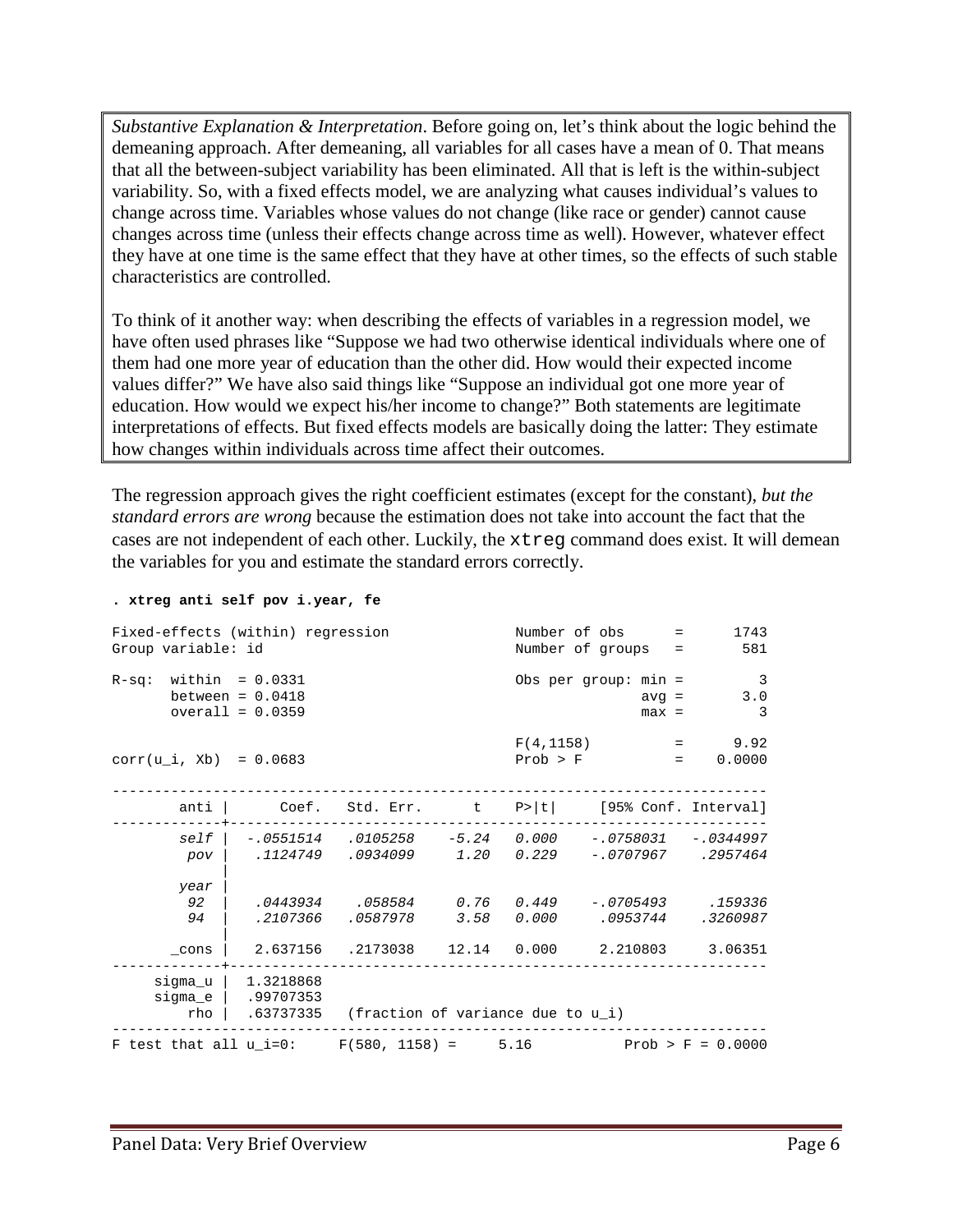Incidentally, note that we have not included any of the time invariant variables, i.e. the variables whose values do not change across time (e.g. black, gender), in the fixed effects model. Let's see what happens when we do.

| note: childage omitted because of collinearity<br>note: married omitted because of collinearity<br>note: gender omitted because of collinearity<br>note: momage omitted because of collinearity<br>note: momwork omitted because of collinearity |                                                              |                                                                                                             |      |                                  |                                       |                                                            |  |
|--------------------------------------------------------------------------------------------------------------------------------------------------------------------------------------------------------------------------------------------------|--------------------------------------------------------------|-------------------------------------------------------------------------------------------------------------|------|----------------------------------|---------------------------------------|------------------------------------------------------------|--|
| Fixed-effects (within) regression<br>Group variable: id                                                                                                                                                                                          |                                                              |                                                                                                             |      |                                  | Number of obs =<br>Number of groups = | 1743<br>581                                                |  |
| $R-sq$ : within = 0.0331                                                                                                                                                                                                                         | between = $0.0418$<br>overall = $0.0359$                     |                                                                                                             |      |                                  | Obs per group: $min =$                | $\overline{\phantom{a}}$<br>$avg =$<br>3.0<br>3<br>$max =$ |  |
| $corr(u_i, Xb) = 0.0683$                                                                                                                                                                                                                         |                                                              |                                                                                                             |      | F(4, 1158)<br>Prob > F           |                                       | $=$ 9.92<br>$= 0.0000$                                     |  |
| anti                                                                                                                                                                                                                                             |                                                              | Coef. Std. Err.                                                                                             |      |                                  |                                       | t P> t  [95% Conf. Interval]                               |  |
| self<br>pov                                                                                                                                                                                                                                      | -.0551514                                                    | .0105258<br>.1124749 .0934099                                                                               |      | $-5.24$ 0.000<br>$1.20 \t 0.229$ | $-.0758031$<br>$-.0707967$            | $-.0344997$<br>.2957464                                    |  |
| year<br>92<br>94                                                                                                                                                                                                                                 |                                                              | .0443934 .058584<br>.2107366 .0587978                                                                       | 3.58 | 0.000                            | $0.76$ $0.449$ $-0.0705493$           | .159336<br>.0953744 .3260987                               |  |
| black<br>hispanic<br>childage<br>married<br>gender<br>momage<br>momwork<br>$\_cons$                                                                                                                                                              | $\overline{0}$<br>$\mathbf{0}$<br>$\overline{0}$<br>2.637156 | 0 (omitted)<br>0 (omitted)<br>0 (omitted)<br>0 (omitted)<br>(omitted)<br>(omitted)<br>(omitted)<br>.2173038 |      | 12.14 0.000                      | 2.210803                              | 3.06351                                                    |  |
| sigma_u  <br>sigma_e<br>rho                                                                                                                                                                                                                      | 1.3218868<br>.99707353                                       | $.63737335$ (fraction of variance due to $u_i$ )                                                            |      |                                  |                                       |                                                            |  |
| $F$ test that all $u$ i=0:                                                                                                                                                                                                                       |                                                              | $F(580, 1158) =$                                                                                            | 5.16 |                                  |                                       | $Prob > F = 0.0000$                                        |  |

The time invariant variables get dropped and no effects are estimated (likewise with all the other time-invariant variables). Why? Realize that, once you demean a variable like black (i.e. subtract each case's mean for black from the case's value for black) the demeaned variable always has a value of 0 and is hence a constant.

So, the bad news is that the effects of time-invariant variables like black cannot be estimated in a fixed effects model. The good news is that, so long as the effects of the time-invariant variables are also time invariant (e.g. black has the same effect in 1990 as in 1992 as in 1994) those variables are controlled for *whether we have measured them or not*. (For stable characteristics that are measured, I could include interactions with time if I thought the effects were not timeinvariant.)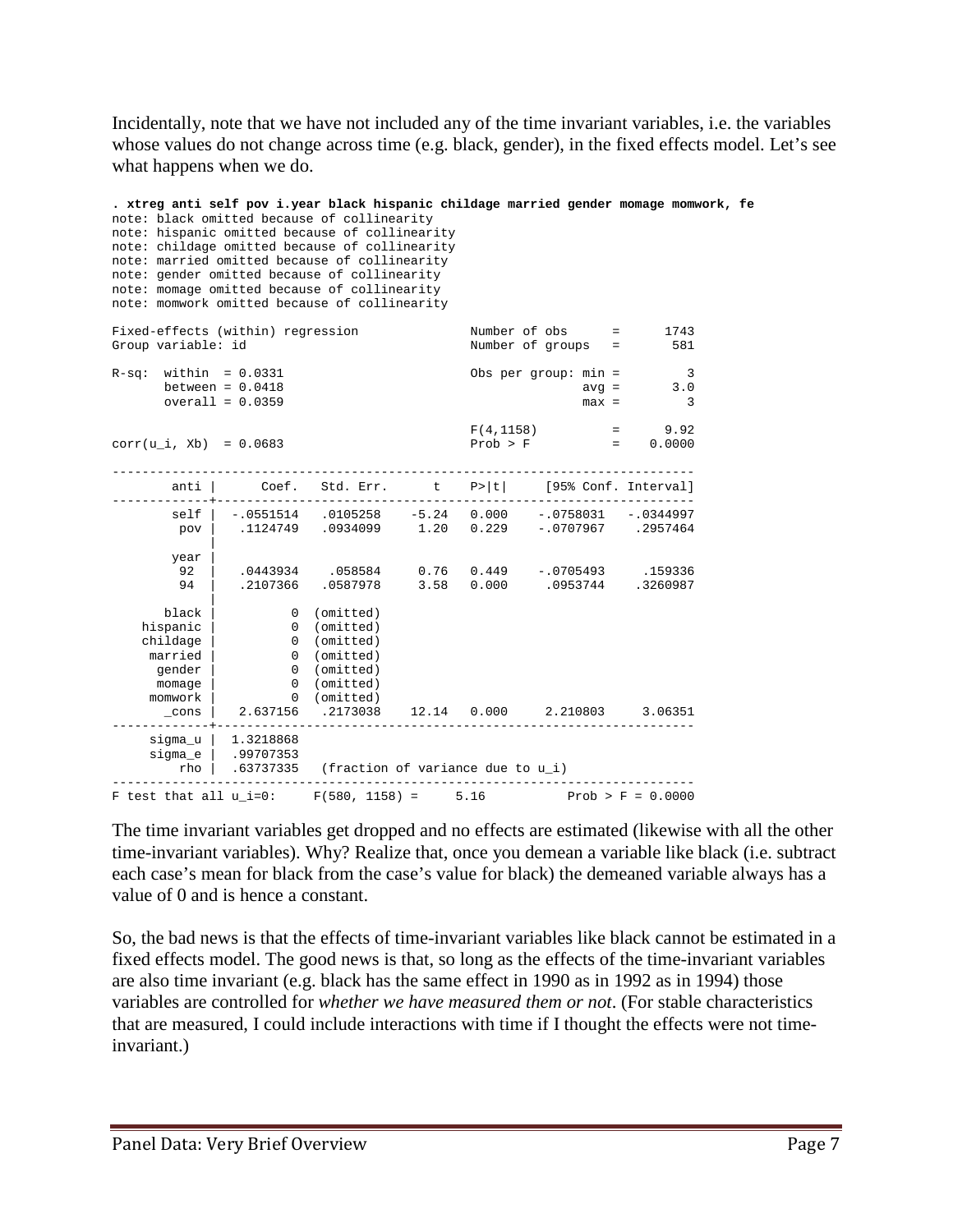*Random effects models.* Another popular approach is to use random effects models. Linear Random effects models are estimated via Generalized Least Squares (GLS) which I won't try to explain here. If there are no omitted variables (or if the omitted variables are uncorrelated with the variables that are in the model) then a random effects model is preferable to fixed effects because (a) the effects of time-invariant variables like race or gender can be estimated, rather than just controlled for, and (b) standard errors of estimates tend to be smaller. However, if relevant time-invariant variables have been omitted from the model, coefficients may be biased. We will start by estimating a random effects model that only includes the time varying variables, i.e. the random effects version of the fixed effects model we have been estimating.

#### **. xtreg anti self pov i.year, re**

| Random-effects GLS regression<br>Group variable: id |                                                                                                            | Number of obs =<br>Number of groups =            | 1743<br>581                          |                                                                                        |            |
|-----------------------------------------------------|------------------------------------------------------------------------------------------------------------|--------------------------------------------------|--------------------------------------|----------------------------------------------------------------------------------------|------------|
| $R-sq$ : within = 0.0309                            | between = $0.0580$<br>$overall = 0.0458$                                                                   | Obs per group: $min =$<br>$avg =$<br>$max =$     | $\overline{\phantom{a}}$<br>3.0<br>3 |                                                                                        |            |
| $corr(u_i, X) = 0$ (assumed)                        |                                                                                                            |                                                  |                                      | $Wald chi2(4) = 65.18$<br>Prob > chi2                                                  | $= 0.0000$ |
|                                                     | anti   $Coef. Std. Err.$ $z$ $P> z $ [95% Conf. Interval]                                                  |                                                  |                                      |                                                                                        |            |
| pov                                                 | self   -.0597404 .0095401 -6.26 0.000 -.0784387 -.0410422<br>.2959055 .0774595 .82 0.000 .1440877 .4477234 |                                                  |                                      |                                                                                        |            |
| year<br>92<br>94                                    |                                                                                                            |                                                  |                                      | .0469942 .058749 0.80 0.424 -.0681516 .1621401<br>.215774 .0589213 3.66 0.000 .1002903 | .3312577   |
| $\_cons$                                            |                                                                                                            |                                                  |                                      | 2.667697 .2038331 13.09 0.000 2.268191 3.067202                                        |            |
| rho                                                 | $sigma_u$   1.169244<br>sigma_e   .99707353                                                                | $.57897725$ (fraction of variance due to $u_i$ ) |                                      |                                                                                        |            |

Compared to the earlier fe results, the most striking difference is that the effect of poverty is both larger and much more statistically significant than before (.112 with a standard error of .09 in the fe model, compared to .296 with a standard error of .08 in the re model). When such discrepancies occur, Allison says that one possible explanation is that the standard errors are higher in the fe model. In this case, they don't differ by that much. The other possible explanation is that the magnitudes of the estimated efforts are different, and in this case the estimated re effect for pov is more than twice as large as the estimated fe effect. Allison says (p. 22) that "The most plausible explanation is that there are unobserved [time invariant] variables that explain away the observed association between poverty and antisocial behavior. When these variables are controlled, via fixed effects, the relationship disappears." Such time invariant variables might include gender, race, parental characteristics, the way in which the respondent was raised, etc. [NOTE: Appendix C shows how to test whether a random effects model is justified, or whether you should stick with a fixed effects model instead].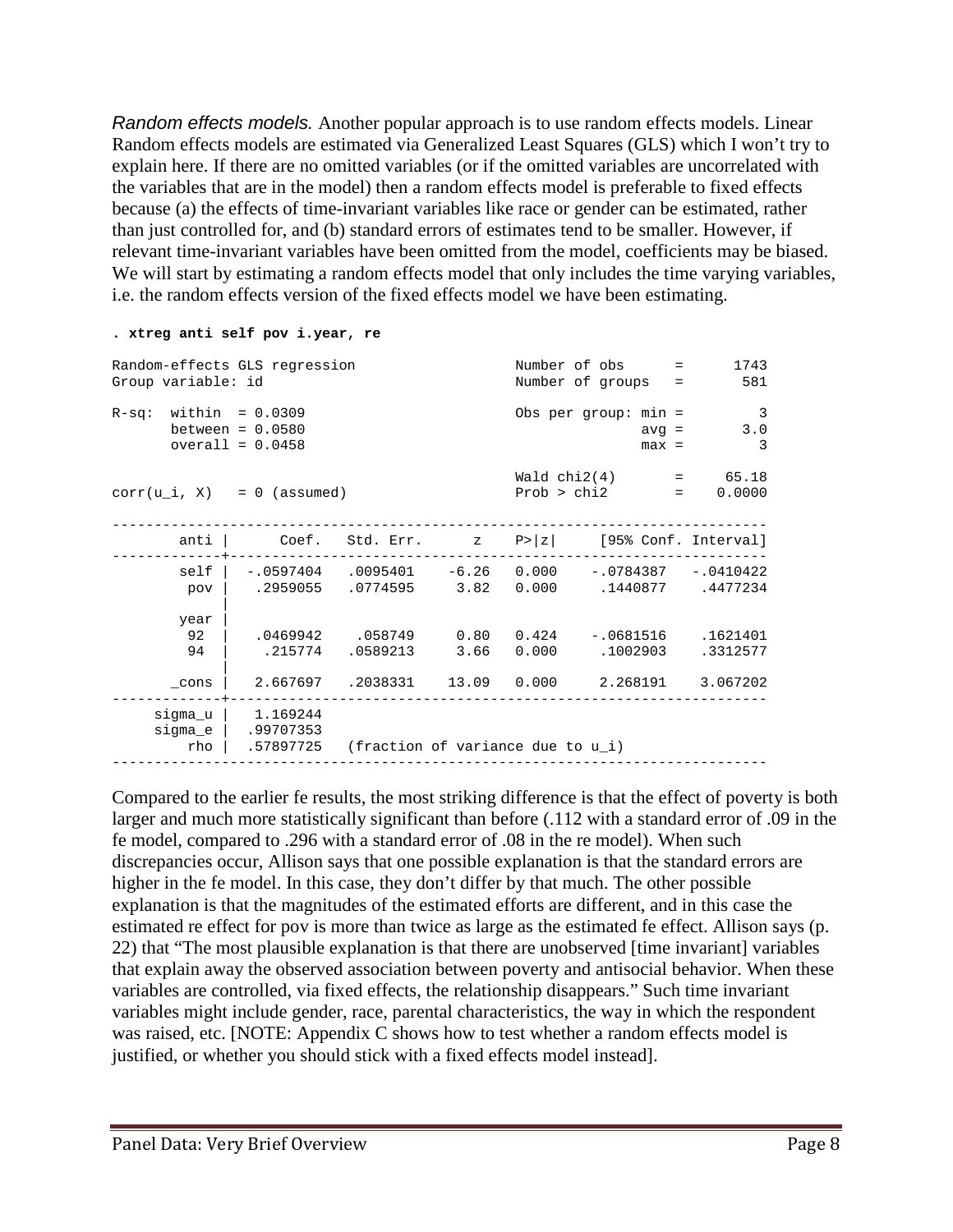Finally, let's see what happens when the time invariant variables are added to the re model.

**. xtreg anti self pov i.year black hispanic childage married gender momage momwork, re**

| Random-effects GLS regression<br>Group variable: id                                                                  |                                                                                                         | Number of obs                                                                                | $=$<br>Number of groups<br>$=$                                           | 1743<br>581                                                          |                                                                                                           |                                                                                                |  |  |  |  |  |
|----------------------------------------------------------------------------------------------------------------------|---------------------------------------------------------------------------------------------------------|----------------------------------------------------------------------------------------------|--------------------------------------------------------------------------|----------------------------------------------------------------------|-----------------------------------------------------------------------------------------------------------|------------------------------------------------------------------------------------------------|--|--|--|--|--|
| $R-sq$ : within = 0.0320<br>Obs per group: $min =$<br>between = $0.1067$<br>$avg =$<br>$overall = 0.0853$<br>$max =$ |                                                                                                         |                                                                                              |                                                                          |                                                                      |                                                                                                           |                                                                                                |  |  |  |  |  |
| Wald chi2(11)<br>$=$<br>Prob > chi2<br>$corr(u_i, X) = 0$ (assumed)<br>$=$ $-$                                       |                                                                                                         |                                                                                              |                                                                          |                                                                      |                                                                                                           |                                                                                                |  |  |  |  |  |
| anti                                                                                                                 | Coef.                                                                                                   | Std. Err.                                                                                    | $\,$ Z                                                                   | P >  z                                                               | [95% Conf. Interval]                                                                                      |                                                                                                |  |  |  |  |  |
| self<br>pov<br>year                                                                                                  | .246818                                                                                                 | $-.0620586$ .009518<br>$.0804041$ 3.07                                                       |                                                                          | $-6.52$ 0.000                                                        | $-.0807135$<br>0.002 .0892288 .4044072                                                                    | $-.0434036$                                                                                    |  |  |  |  |  |
| 92<br>94                                                                                                             | .0473322<br>.2163669                                                                                    | .0587008<br>.0588738                                                                         | 0.81<br>3.68                                                             | 0.420<br>0.000                                                       | $-.0677193$<br>.1009763                                                                                   | .1623836<br>.3317575                                                                           |  |  |  |  |  |
| black<br>hispanic<br>childage<br>married<br>gender<br>momage<br>momwork<br>$\_cons$                                  | .2268535<br>$-.2181591$<br>.0884583<br>$-.049499$<br>$-.4834304$<br>$-.0219284$<br>.2612145<br>2.531237 | .1255617<br>.1380795<br>.0909947<br>.1262863<br>.1064056<br>.0252608<br>.1145722<br>1.094669 | 1.81<br>$-1.58$<br>0.97<br>$-0.39$<br>$-4.54$<br>$-0.87$<br>2.28<br>2.31 | 0.071<br>0.114<br>0.331<br>0.695<br>0.000<br>0.385<br>0.023<br>0.021 | $-019243$<br>$-.48879$<br>$-.089888$<br>$-.2970156$<br>$-.6919815$<br>$-.0714386$<br>.0366571<br>.3857254 | .4729499<br>.0524718<br>.2668047<br>.1980176<br>$-.2748793$<br>.0275818<br>.485772<br>4.676749 |  |  |  |  |  |
| sigma_u<br>sigma_e<br>rho                                                                                            | 1.1355938<br>.99707353<br>.56467881                                                                     | (fraction of variance due to u_i)                                                            |                                                                          |                                                                      |                                                                                                           |                                                                                                |  |  |  |  |  |

We see that the effects of the stable characteristics can now be estimated. Females have significantly lower scores on the antisocial behavior scale. This model again produces a larger and more statistically significant effect for pov than the fixed effects model does. But, this could still be due to the failure to control for omitted variables (although it is hopefully less likely now since so many more variables have been included).

## *Summary*

- With fixed effects models, the good thing is that the effects of stable characteristics, such as race and gender, are controlled for, whether they are measured or not. The bad thing is that the effects of these variables are not estimated. Again, it is similar to an experiment with random assignment. The effects of variables not explicitly measured are controlled for (because random assignment makes the groups more or less similar on these characteristics) but their effects are not estimated.
	- o Keep in mind, however, that fixed effects doesn't control for unobserved variables that change over time. So, for example, a failure to include income in the model could still cause fixed effects coefficients to be biased.
	- o Fixed effects models also won't control for the effects of omitted time invariant variables that have time-varying effects, e.g., you will have problems if race is not measured and the effect of race is different at different time periods.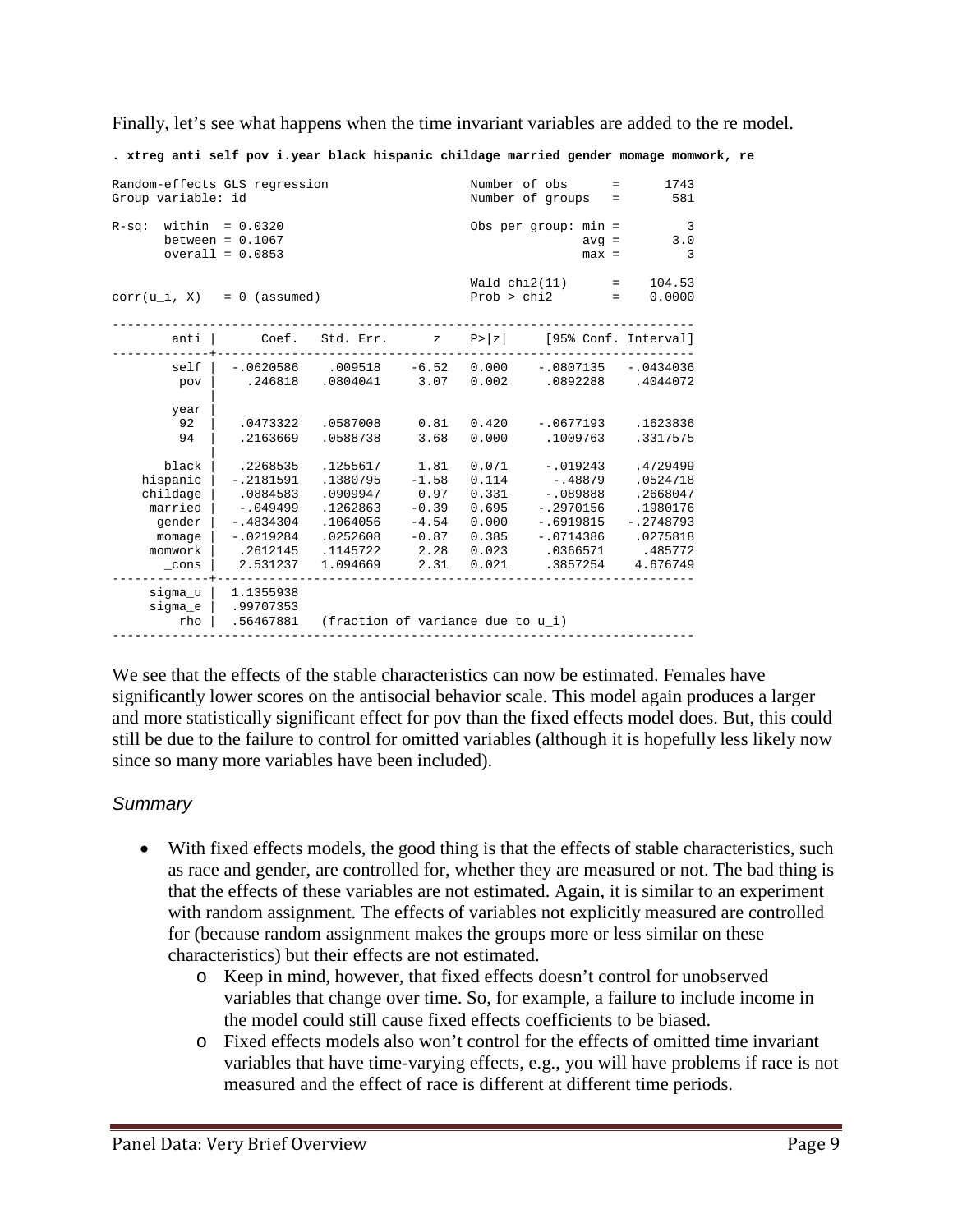- o However, if measures of such time invariant variables exist in the data, you can include interactions of them with time to estimate their time varying effects.
- Other methods (e.g. random effects) can be used when we want to estimate the effects of variables like sex and race, but then the method is no longer controlling for omitted variables.
	- o If you are confident that there are no omitted variables, then random effects may be fine and actually preferable. The effects of both the time varying and time invariant variables can be estimated and the standard errors will be lower than with fixed effects.
	- o See Appendix C for details on how to decide whether use of a random effects model is justified.
- Substantive interests are also going to drive your choice of model. If you are really interested in the effects of race and gender, a fixed effects model really isn't an option.
- Why do fixed effects models have higher standard errors? Fixed effects estimates *use only within-individual differences*, essentially discarding any information about differences *between* individuals. If predictor variables vary greatly across individuals but have little variation over time for each individual, then fixed effects estimates will be imprecise and have large standard errors. Put another way, fixed effects methods basically discard a lot of information; hence the standard errors are higher.
	- o Why tolerate the higher errors? Allison says there is a trade-off between bias and efficiency. Other methods, e.g. random effects, will suffer from omitted variable bias; fixed effects methods help to control for omitted variable bias by having individuals serve as their own controls.
	- o Allison likes fixed effects models because they are less vulnerable to omitted variable bias. But he cautions that "in applications where the within-person variation is small relative to the between-person variation, the standard errors of the fixed effects coefficients may be too large to tolerate."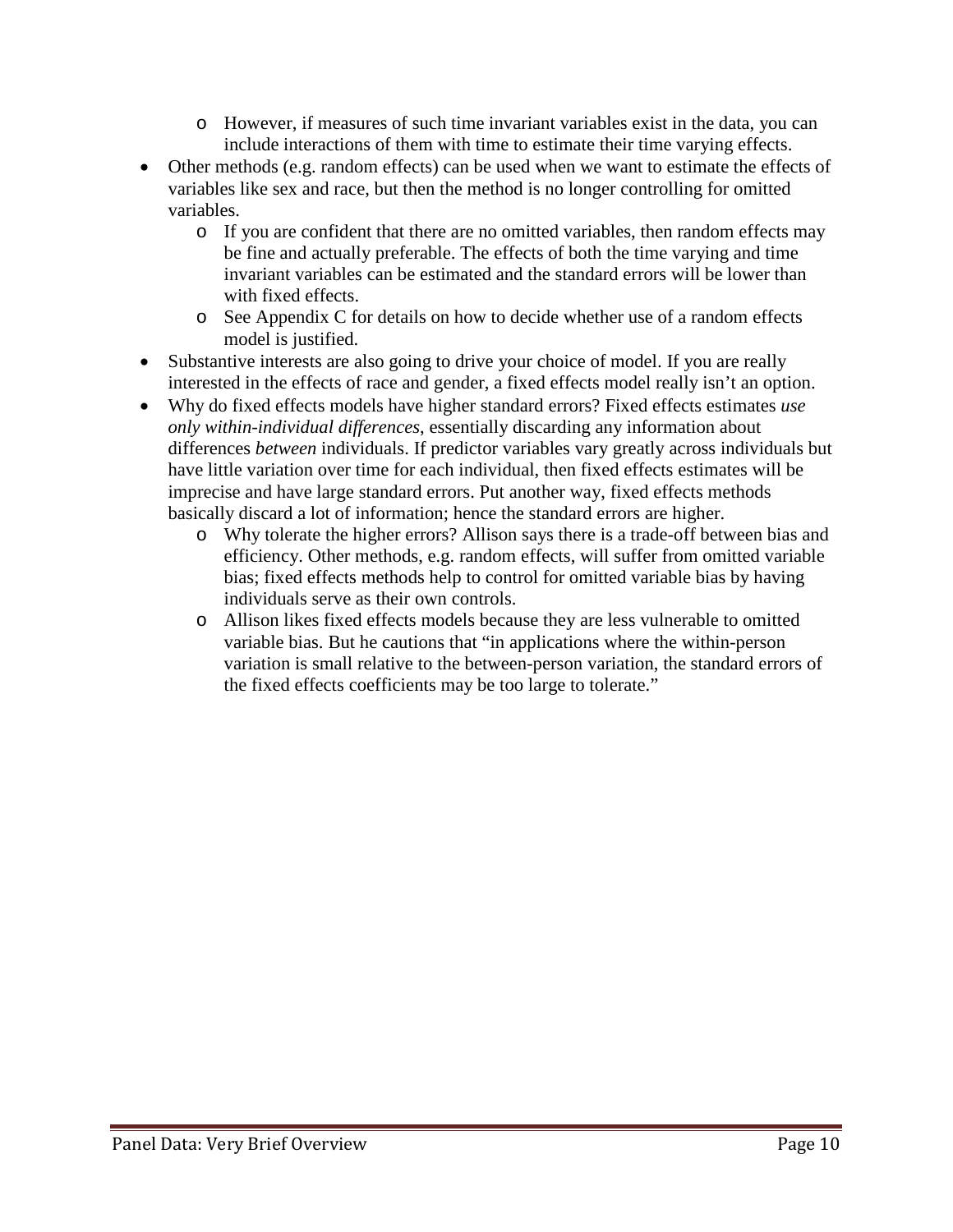## Appendix A: Setting up the data

In order to use Stata's XT commands, the data set needs to be properly structured. This will sometimes require that the data be restructured from wide to long. In wide format, a data set has one record for each subject. This record has several variables, e.g. income1, income2, income3, where each of the income variables gives the value of income at a different time point. In long format, the data are restructured to have one record for each subject for each time point. I am going to give some examples of how to do this, but if in doubt be sure to read the Stata documentation for help on setting up your data.

Here is an example from Allison's 2009 book *Fixed Effects Regression Models*. Data are from the National Longitudinal Study of Youth (NLSY). This subset of the data set (which is different than the subset used earlier) has 1151 teenage girls who were interviewed annually for 5 years beginning in 1979. Here is a listing of the values for the first three cases:

**. use https://www3.nd.edu/~rwilliam/statafiles/teenpov.dta, clear**

**. rename inschool\* school\***

**. list in 1/3**

| 1. | id<br>22 | pov1             | mother1          | $\Omega$ | spouse1               | school1<br>0        |   | hours1<br>21 | pov2<br>$\Omega$         | mother2<br>$\Omega$ | spouse2<br>$\Omega$ | school2<br>1            | hours2<br>15          | pov3<br>O        | mother3             | $\Omega$ | spouse3<br>0            | school3           |
|----|----------|------------------|------------------|----------|-----------------------|---------------------|---|--------------|--------------------------|---------------------|---------------------|-------------------------|-----------------------|------------------|---------------------|----------|-------------------------|-------------------|
|    | hours3   | 3                | pov4<br>$\Omega$ |          | mother4<br>$^{\circ}$ | spouse4<br>$\circ$  |   | school4      | hours4<br>$\Omega$       | age<br>16           | black<br>$\Omega$   | pov5<br>O               | mother5<br>$\Omega$   |                  | spouse5<br>0        |          | school5<br>$\mathbf{1}$ | hours5<br>$\circ$ |
|    |          |                  |                  |          |                       |                     |   |              |                          |                     |                     |                         |                       |                  |                     |          |                         |                   |
| 2. | id<br>75 | pov1<br>$\Omega$ | mother1          | $\Omega$ | spouse1               | school1<br>0        |   | hours1<br>8  | pov2<br>$\Omega$         | mother2<br>$\Omega$ | spouse2<br>$\Omega$ | school2<br>$\mathbf{1}$ | hours2<br>$\Omega$    | pov3<br>$\Omega$ | mother3             | 0        | spouse3<br>$\Omega$     | school3           |
|    | hours3   | $\Omega$         | pov4<br>0        |          | mother4<br>0          | spouse4<br>$\Omega$ |   | school4      | hours4<br>$\overline{4}$ | age<br>17           | black<br>$\circ$    | pov5                    | mother5<br>$^{\circ}$ |                  | spouse5<br>$\Omega$ |          | school5<br>$\mathbf{1}$ | hours5<br>0       |
|    |          |                  |                  |          |                       |                     |   |              |                          |                     |                     |                         |                       |                  |                     |          |                         |                   |
| 3. | id<br>92 | pov1<br>$\circ$  | mother1          | $\Omega$ | spouse1               | school1<br>0        | 1 | hours1<br>30 | pov2<br>$^{\circ}$       | mother2<br>$\circ$  | spouse2<br>$\Omega$ | school2<br>1            | hours2<br>27          | pov3<br>$\Omega$ | mother3             | 0        | spouse3<br>0            | school3           |
|    | hours3   |                  | pov4             |          | mother4               | spouse4             |   | school4      | hours4                   | age                 | black               | pov5                    | mother5               |                  | spouse5             |          | school5                 | hours5            |

The numbers at the ends of some variable names reflect the time period the variable refers to  $(1 =$ 1979,  $2 = 1980$ , etc.) Variables without numbers in the names do not vary across time.

24 | 1 | 1 | 0 | 0 | 31 | 16 | 0 | 1 | 1 | 0 | 0 | 0

- id is the subject id number and is the same across each wave of the survey
- pov<sub>t</sub> is coded 1 if the subject was in poverty during that time period, 0 otherwise.
- age is the age at the first interview.
- black is coded 1 if the respondent is black, 0 otherwise.
- mother<sub>t</sub> is coded 1 if the respondent currently has at least 1 child, 0 otherwise.
- spouse<sub>t</sub> is coded 1 if the respondent is currently living with a spouse, 0 otherwise.
- schoolt is coded 1 if the respondent is currently in school, 0 otherwise.
- hours<sub>t</sub> is the hours worked during the week of the survey.

The data are currently in wide format. There is one record per case with multiple variables representing values at different points in time. We need to get the data into long format instead. In Stata, we can do this with the reshape command.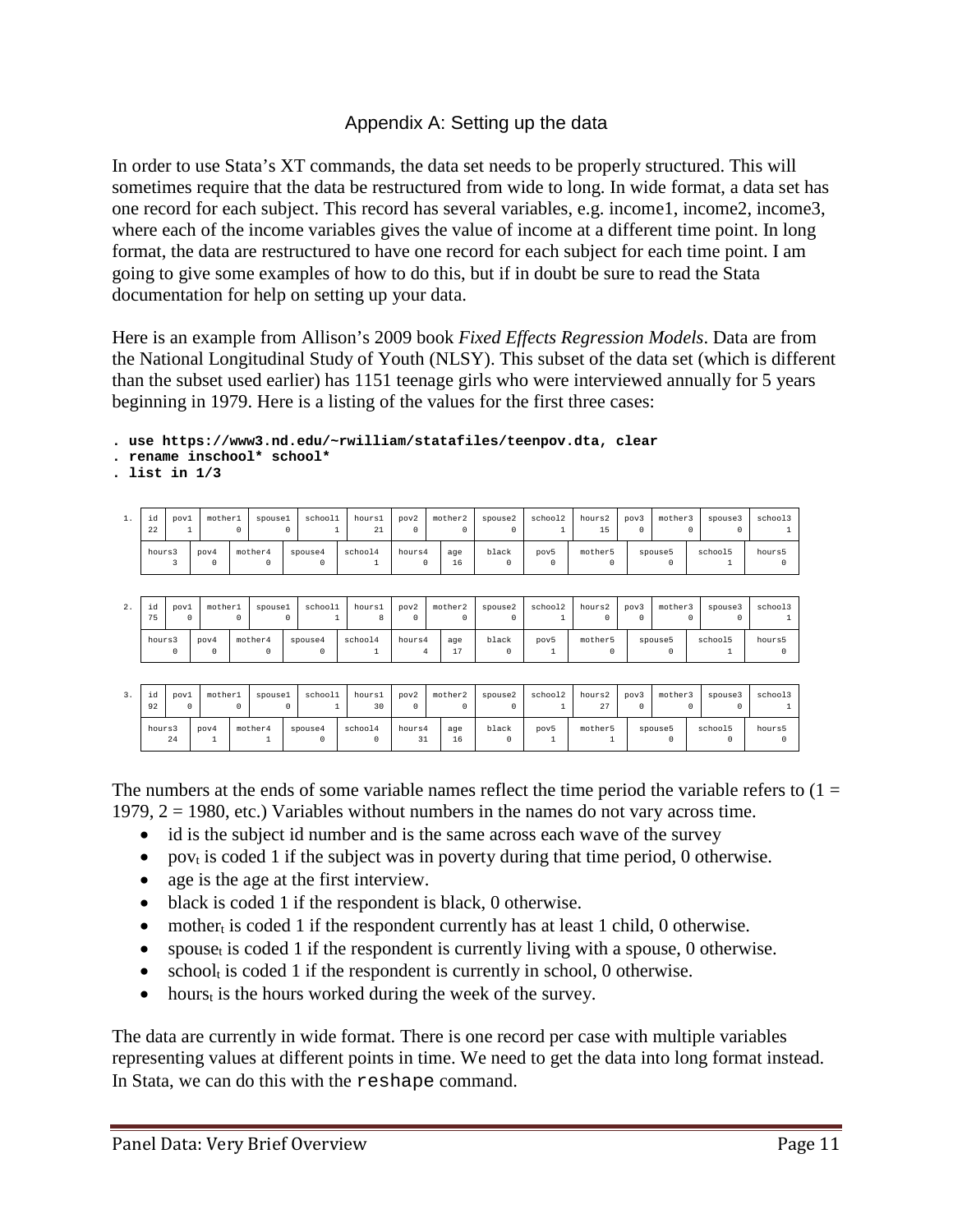**. reshape long pov mother spouse school hours, i(id) j(year)**  $(note: j = 1 2 3 4 5)$ 

| Data                                                                                                                                                   | wide -> long                                                   |                                                             |  |
|--------------------------------------------------------------------------------------------------------------------------------------------------------|----------------------------------------------------------------|-------------------------------------------------------------|--|
| Number of obs.<br>Number of variables<br>j variable (5 values)<br>xij variables:                                                                       | $1151 - \rightarrow 5755$<br>$28 \rightarrow$<br>$\rightarrow$ | 9<br>year                                                   |  |
| $pov1 pov2  pov5 ->$<br>mother1 mother2  mother5<br>spousel spouse2  spouse5<br>schooll school2  school5<br>hours1 hours2 $\dots$ hours5 $\rightarrow$ | $\rightarrow$                                                  | pov<br>-> mother<br>spouse<br>$\rightarrow$ school<br>hours |  |

The reshape long part of the command told Stata we wanted to reshape the data from wide to long. (There is also a reshape wide command for going from long to wide.) The variable list that followed was the list of variables (actually the stubnames of the variables) that varied across time (you should use a consistent naming convention, e.g. pov1, mother1, etc. pov79, mother79, pov80, mother80, would have also been ok. Be careful about doing something like inc2, inc79, inc80, inc81, where inc2 = income squared; Stata will think inc2 is another of the time-varying variables.) The variables not listed are those that do not vary across time; their values will be copied on to each of the new records for the case. i(varlist) specifies the variables whose unique values denote a logical observation. i() is required. In this case only i(id) was needed but in other cases multiple variables might define a case.  $\overline{j}$  (varname) specifies the variable whose unique values denote a subobservation. Here is what the reshaped data for the first 3 (now 15) cases looks like.

#### **. list in 1/15**

|           | id | year           | age | black    | pov          | mother      | spouse      | school       | hours       |
|-----------|----|----------------|-----|----------|--------------|-------------|-------------|--------------|-------------|
| 1.        | 22 | $\mathbf{1}$   | 16  | $\Omega$ | $\mathbf{1}$ | $\Omega$    | $\Omega$    | $\mathbf{1}$ | 21          |
| $2$ .     | 22 | $\overline{a}$ | 16  | $\Omega$ | $\Omega$     | $\Omega$    | $\Omega$    | 1            | 15          |
| 3.        | 22 | 3              | 16  | $\Omega$ | $\Omega$     | $\Omega$    | $\Omega$    | 1            | 3           |
| $4$ .     | 22 | $\overline{4}$ | 16  | $\Omega$ | $\Omega$     | $\Omega$    | $\Omega$    | $\mathbf{1}$ | $\mathbf 0$ |
| 5.        | 22 | 5              | 16  | $\circ$  | 0            | $\mathbf 0$ | $\mathbf 0$ | $\mathbf{1}$ | 0           |
| б.        | 75 | 1              | 17  | $\Omega$ | $\Omega$     | $\Omega$    | $\Omega$    | 1            | 8           |
| $7$ .     | 75 | $\overline{a}$ | 17  | $\Omega$ | $\Omega$     | $\Omega$    | $\Omega$    | 1            | $\Omega$    |
| $\bf 8$ . | 75 | 3              | 17  | $\Omega$ | $\Omega$     | $\Omega$    | 0           | 1            | $\Omega$    |
|           |    |                |     |          |              |             |             |              |             |
| 9.        | 75 | $\overline{4}$ | 17  | $\Omega$ | $\Omega$     | $\Omega$    | $\Omega$    | $\mathbf{1}$ | 4           |
| 10.       | 75 | 5              | 17  | $\circ$  | $\mathbf{1}$ | $\mathbf 0$ | $\Omega$    | $\mathbf{1}$ | $\mathbf 0$ |
| 11.       | 92 | $\mathbf{1}$   | 16  | $\Omega$ | $\Omega$     | $\Omega$    | $\Omega$    | 1            | 30          |
| 12.       | 92 | $\overline{a}$ | 16  | $\Omega$ | n            | $\Omega$    | U           | 1            | 27          |
| 13.       | 92 | 3              | 16  | $\Omega$ | $\Omega$     | $\Omega$    | 0           | 1            | 24          |
| 14.       | 92 | $\overline{4}$ | 16  | $\Omega$ | 1            | 1           | $\Omega$    | 0            | 31          |
| 15.       | 92 | 5              | 16  | $\circ$  | 1            | 1           | $\Omega$    | $\mathbf 0$  | $\mathbf 0$ |

Each of the original cases now has 5 records, one for each year of the study. The value of year varies from 1 to 5. The values of age (age at first interview) and black have been duplicated on each of the 5 records. Instead of 5 poverty variables, we have 1, whose value can differ across the five records (e.g. the original value of pov2 for id 22 is now the value of pov for id 22 year 2). The same is true for the other time-varying variables.

The next thing we want to do is xtset the data. The xtset command tells Stata that these are Panel data. The usual format is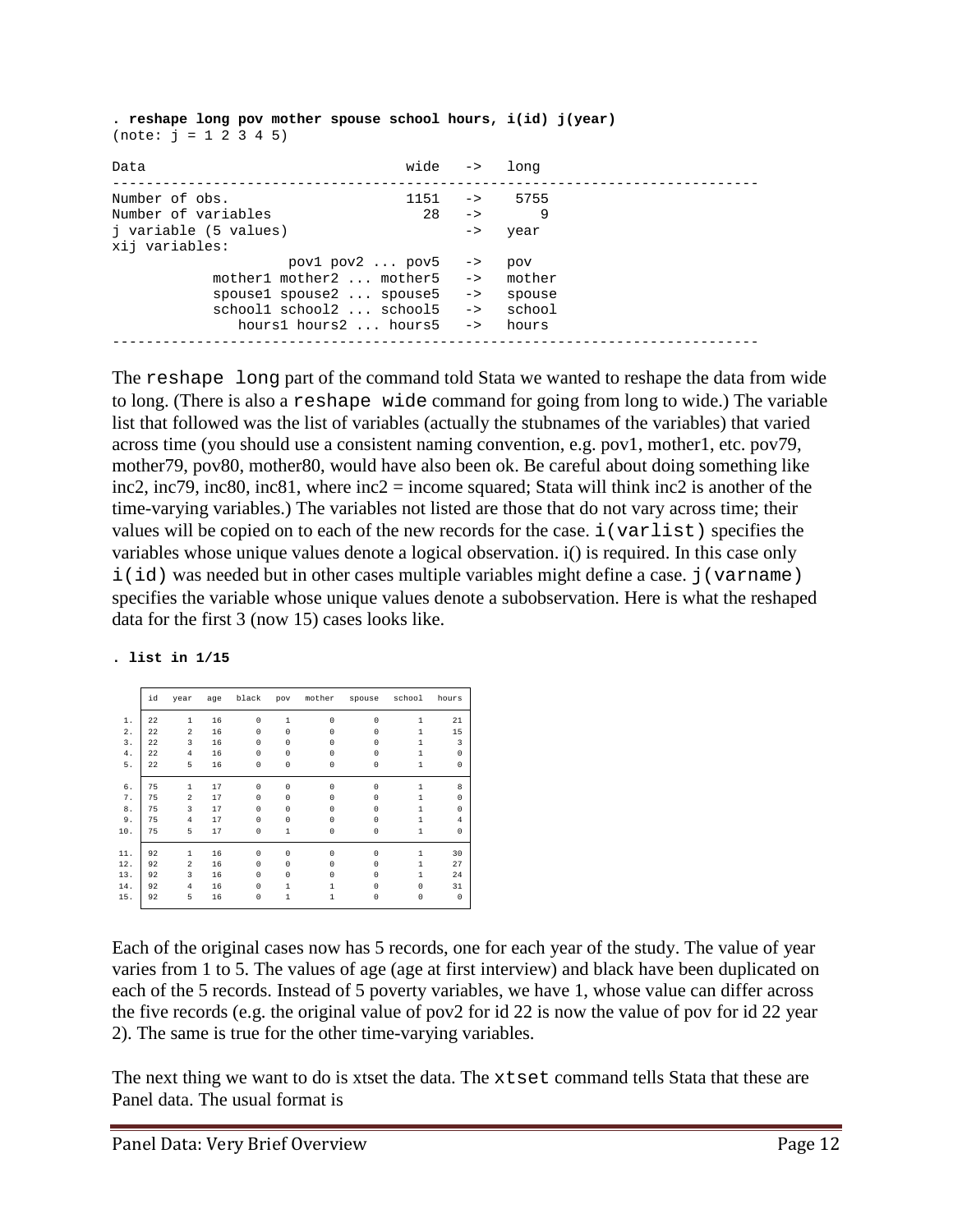xtset panelvar xtset panelvar timevar

That is, we must tell Stata what the panelvar is; in this case it is id. The timevar is optional and may or may not be necessary depending on our analysis. In the current case the timevar is year. xtset typed with no parameters tells us how the data are xtset.

```
. xtset id year
 panel variable: id (strongly balanced)
 time variable: year, 1 to 5
 delta: 1 unit
. xtset
 panel variable: id (strongly balanced)
 time variable: year, 1 to 5
 delta: 1 unit
```
NOTE (copied verbatim from the Stata 12 Manual): "The terms balanced and unbalanced are often used to describe whether a panel dataset is missing some observations. If a dataset does not contain a time variable, then panels are considered balanced if each panel contains the same number of observations; otherwise, the panels are unbalanced. When the dataset contains a time variable, panels are said to be strongly balanced if each panel contains the same time points, weakly balanced if each panel contains the same number of observations but not the same time points, and unbalanced otherwise."

A data set might be unbalanced because data are missing for some years. If you were, say, analyzing countries, it might even be that the country did not exist during some time periods. Strongly balanced data are best but my understanding is that Stata can generally do a good job with unbalanced data.

Once the data are xtset, several commands are available to us; see help xt. For example, you can use the  $x$ t sum command, which is similar to the summarize command but contains some additional information.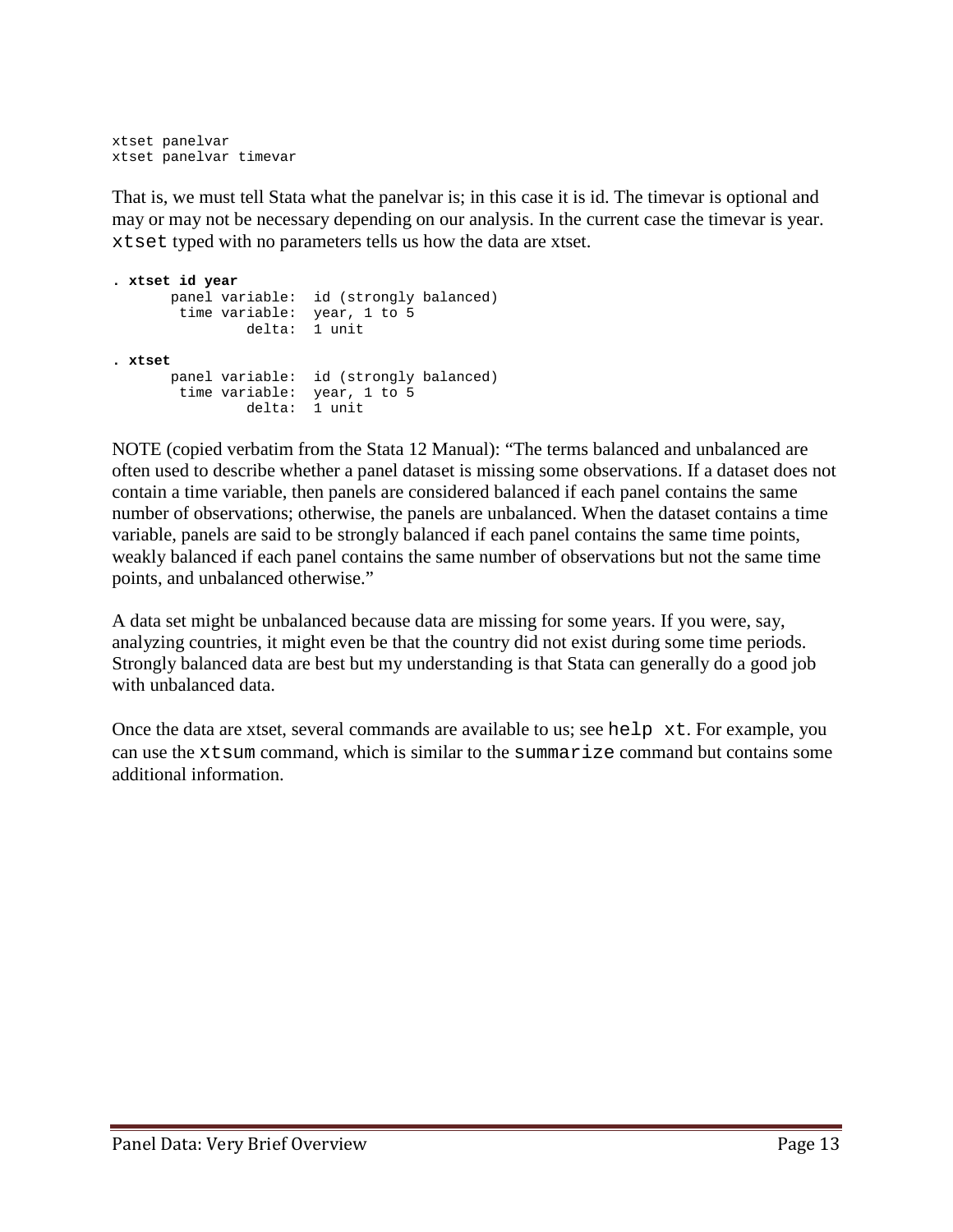#### **. xtsum**

| Variable |                              | Mean     | Std. Dev.                           | Min                                    | Max                           | Observations                                 |
|----------|------------------------------|----------|-------------------------------------|----------------------------------------|-------------------------------|----------------------------------------------|
| id       | overall<br>between<br>within | 6016.672 | 3298.064<br>3299.211<br>$\Omega$    | 22<br>22<br>6016.672                   | 12539<br>12539<br>6016.672    | 5755<br>$N =$<br>1151<br>$n =$<br>5<br>$T =$ |
| year     | overall<br>between<br>within | 3        | 1.414336<br>$\Omega$<br>1.414336    | 1<br>$\overline{3}$<br>$\mathbf{1}$    | 5<br>$\overline{3}$<br>5      | 5755<br>$N =$<br>1151<br>$n =$<br>5<br>$T =$ |
| age      | overall<br>between<br>within | 15.64639 | 1.04682<br>1.047184<br>$\Omega$     | 14<br>14<br>15.64639                   | 17<br>17<br>15.64639          | 5755<br>$N =$<br>1151<br>$n =$<br>$T =$<br>5 |
| black    | overall<br>between<br>within | .5742832 | .4944942<br>.4946661<br>$\mathbf 0$ | 0<br>$\Omega$<br>.5742832              | 1<br>1<br>.5742832            | 5755<br>$N =$<br>1151<br>$n =$<br>5<br>$T =$ |
| pov      | overall<br>between<br>within | .3768897 | .484649<br>.3100424<br>.3725925     | 0<br>$\Omega$<br>$-.4231103$           | 1<br>1<br>1.17689             | 5755<br>$N =$<br>1151<br>$n =$<br>$T =$<br>5 |
| mother   | overall<br>between<br>within | .1986099 | .3989883<br>.3253864<br>.2310605    | 0<br>$\Omega$<br>$-.6013901$           | 1<br>$\mathbf{1}$<br>.9986099 | 5755<br>$N =$<br>1151<br>$n =$<br>$T =$<br>5 |
| spouse   | overall<br>between<br>within | .0992181 | .2989806<br>.2206498<br>.2018338    | $\mathbf 0$<br>0<br>$-.7007819$        | 1<br>1<br>.8992181            | 5755<br>$N =$<br>1151<br>$n =$<br>5<br>$T =$ |
| school   | overall<br>between<br>within | .6304083 | .4827361<br>.32013<br>.3614169      | 0<br>0<br>$-.1695917$                  | 1<br>1<br>1.430408            | 5755<br>$N =$<br>1151<br>$n =$<br>5<br>$T =$ |
| hours    | overall<br>between<br>within | 8.671764 | 14.54341<br>9.363817<br>11.13062    | $\mathbf 0$<br>$\Omega$<br>$-43.72824$ | 90<br>52.4<br>72.07176        | 5755<br>$N =$<br>1151<br>$n =$<br>5<br>$T =$ |

The different values for the standard deviations can sometimes be useful. For id, age and black, the within standard deviation is 0. This is because, within each subject, the value of these variables does not vary, i.e. for each of the five records the case has, the values of these variables are the same. For year, the between subjects standard deviation is 0. This is because all subjects have the same set of values on year. For poverty, the between and within standard deviations are nearly the same. This tells us that the variation in poverty across women is nearly equal to that observed within a woman over time. That is, if you were to draw two women randomly from the data, the difference in poverty is expected to be nearly equal to the difference for the same woman in two randomly selected years.

Some techniques, such as fixed effects models, work much better when there is a lot of withinsubject variability (or conversely, they don't work well when subjects change little across time). There are many advantages to fixed-effects models, but some types of data are friendlier to them than are others.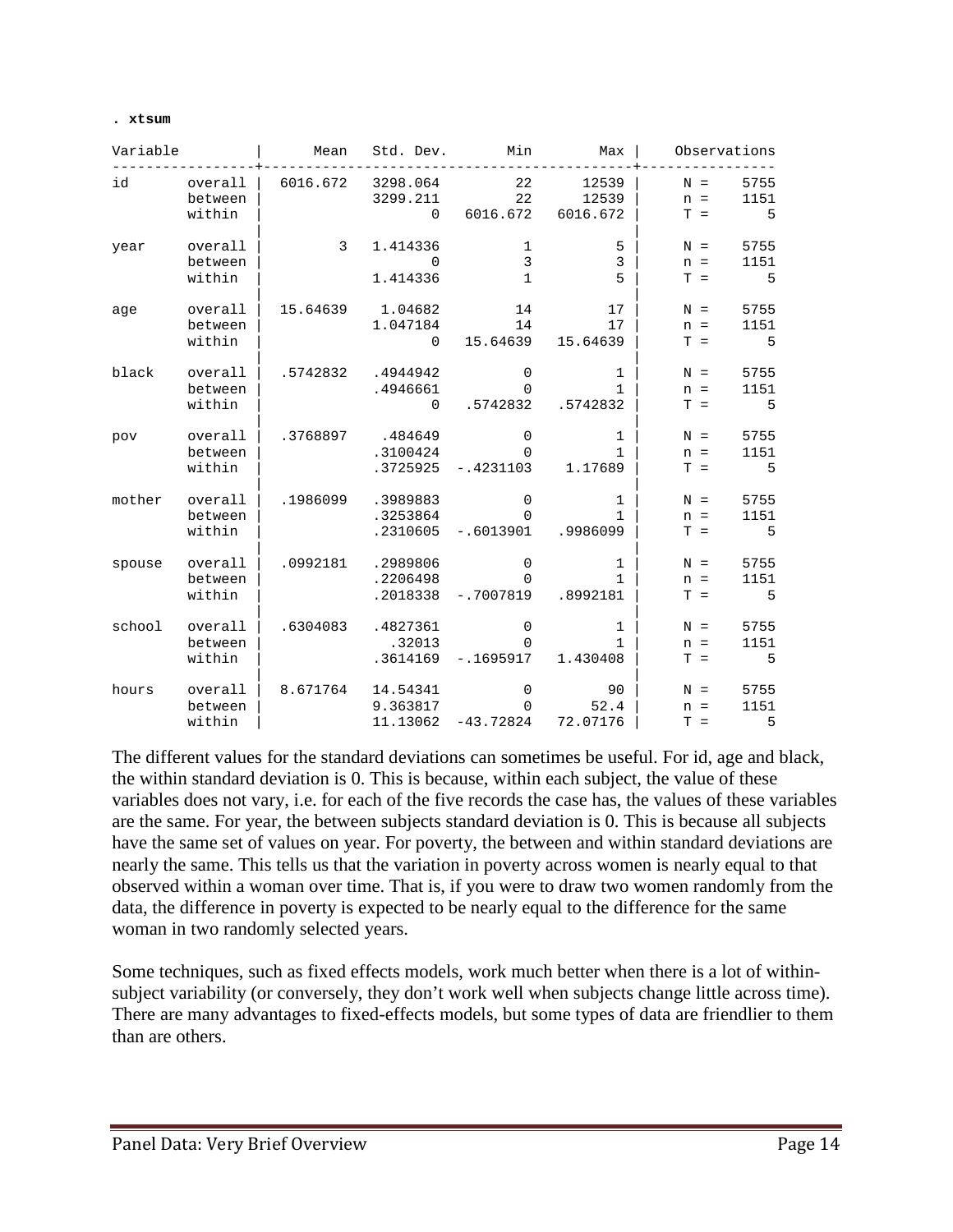## Appendix B: Unconditional Maximum Likelihood Estimation

The regress command we used earlier produced correct estimates of the coefficients; but the standard errors were wrong because regress did not know that the cases were not independent of each other. But if your life depends on it, and you have plenty of time and a powerful enough computer, regress can provide coefficient estimates and standard errors that are correct. From a pedagogical standpoint, this approach may also help to clarify the idea of a fixed effect.

This can be done via unconditional maximum likelihood. With unconditional maximum likelihood, a dummy variable is added for each case (except 1). So, for example, if you have 581 cases, 580 dummy variables will be added to the model. The coefficients for the dummy variables represent the fixed effects. Going back to our earlier example,

```
. use https://www3.nd.edu/~rwilliam/statafiles/nlsyxt.dta, clear
. set matsize 2000
. reg anti self pov i.year i.id
 Source | SS df MS Number of obs = 1743
-------------+------------------------------ F(584, 1158) = 5.48
    Model | 3181.88311 584 5.44842999 Prob F = 0.0000<br>
esidual | 1151.23221 1158 .994155619 R-squared = 0.7343<br>
esidual | 1151.23221 1158 .994155619 R-squared = 0.6003<br>
Adj R-squared = 0.6003
  Residual | 1151.23221 1158 .994155619
-------------+------------------------------ Adj R-squared = 0.6003
     Total | 4333.11532 1742 2.48743704
------------------------------------------------------------------------------
       anti | Coef. Std. Err. t P>|t| [95% Conf. Interval]
-------------+----------------------------------------------------------------
 self | -.0551514 .0105258 -5.24 0.000 -.0758031 -.0344997
 pov | .1124749 .0934099 1.20 0.229 -.0707967 .2957464
 |
       year |
 92 | .0443934 .058584 0.76 0.449 -.0705493 .159336
 94 | .2107366 .0587978 3.58 0.000 .0953744 .3260987
 |
         id |
        2 | -.8875251 .8194485 -1.08 0.279 -2.495295 .7202448
                                  5.04  0.000  2.523068  5.738649
[output deleted…]
 580 | .4090406 .8194723 0.50 0.618 -1.198776 2.016857
 581 | -.7946292 .8153047 -0.97 0.330 -2.394269 .8050105
 |
 _cons | 2.05258 .6297253 3.26 0.001 .81705 3.288111
```
**. reg anti self pov i.year i.id black hispanic childage married gender momage momwork** note: black omitted because of collinearity note: hispanic omitted because of collinearity [Rest of output deleted]

Comparing this to the earlier fe results, you see we now get the correct coefficients and standard errors. We still can't estimate effects for the time invariant variables. However, we also get hundreds of coefficients that we probably don't care about. Plus, when there are a large number of cases, the model can be slow or impossible to estimate. Finally, while the UML approach works ok for linear regression, it gives incorrect results when used with logistic regression and various other techniques.